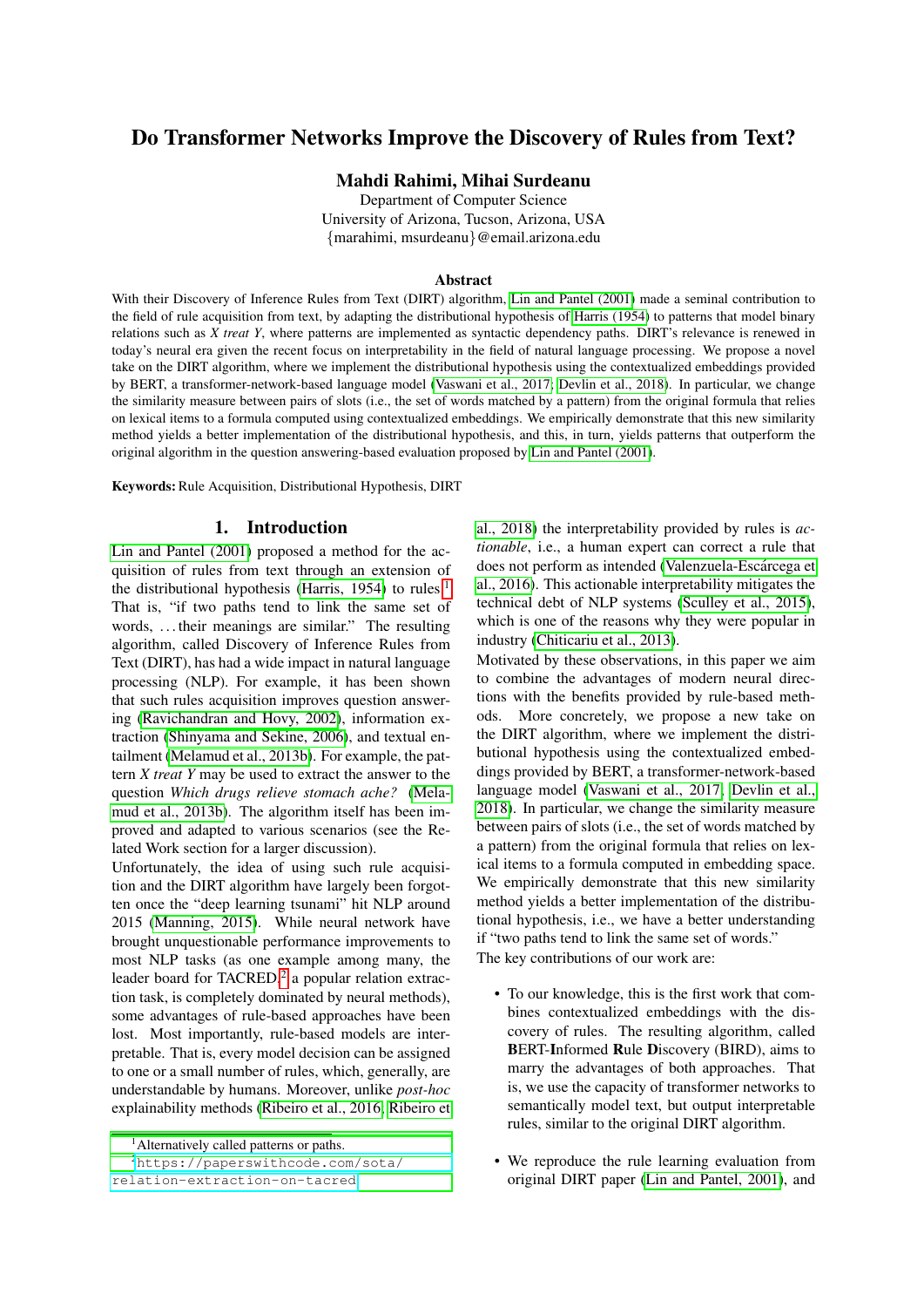showed that BIRD performs better than the original DIRT algorithm in most scenarios. We perform a qualitative analysis of the outputs, which indicates that operating in embedding space generalizes better.

# 2. Related Work

Rule learning approaches for natural language processing tasks achieved peak popularity in the late 1990s – early 2000s [\(Yarowsky, 1995;](#page-8-2) [Riloff, 1996;](#page-7-11) [Collins](#page-7-12) [and Singer, 1999;](#page-7-12) [Riloff et al., 1999;](#page-7-13) [Yangarber, 2003;](#page-8-3) [McIntosh and Curran, 2008,](#page-7-14) inter alia). As mentioned, these directions have the advantage of interpretability that is actionable. However, most of these early approaches were iterative semi-supervised algorithms, i.e., they alternate between learning new rules, and acquiring new training examples for their respective tasks (e.g., pairs of entities for binary relation extraction) from matches of the current set of rules. These iterative strategies have been shown to be prone to semantic drift where "ambiguous or erroneous" information is "introduced in the iterative process" [\(McIntosh, 2010\)](#page-7-15). In contrast, DIRT implements a single pass algorithm that directly implements the distributional hypothesis for rules [\(Lin and Pantel, 2001\)](#page-7-0). Despite its simplicity, [Lin and Pantel \(2001\)](#page-7-0) have shown that DIRT performs well for a complex question answering task.

Following the original algorithm, several extensions to DIRT have been introduced. [Dinu and Wang \(2009\)](#page-7-16) use a hand-crafted lexical resource to increase the original inference rule collection as well as ruling out some of the incorrect rules. [Melamud et al. \(2013b\)](#page-7-5) also use lexical expansion; they improve the learning of inference rules between rare patterns by lexically expanding the collection of slot-filler words of paths with semantically similar words. [Bhagat et al. \(2007\)](#page-7-17) determine the directionality of an inference rule by an algorithm that uses the distributional hypothesis and selectional preferences. [Szpektor and Dagan \(2008\)](#page-8-4) adapt DIRT for unary patterns, in order to learn unary entailment rules. [Ibrahim et al. \(2003\)](#page-7-18) propose an approach that applies a modified version of DIRT to the same monolingual parallel corpus used by [Barzilay and McKeown \(2001\)](#page-6-0). [Chklovski and Pantel \(2004\)](#page-7-19) extend DIRT to consider also antonyms (i.e., opposite meanings). [Sun and Gr](#page-7-20)[ishman \(2010\)](#page-7-20) extend the ideas in DIRT to relation extraction by a clustering approach that uses pattern clusters to guide relation extraction methods. Several previous works have been focused on providing contextsensitive extensions to DIRT, addressing the issue of multiple senses per pattern. Examples include learning selectional preferences [\(Pantel et al., 2007;](#page-7-21) [Roberto](#page-7-22) [et al., 2007;](#page-7-22) [Szpektor et al., 2008\)](#page-8-5), integrating wordlevel and topic-level representations [\(Melamud et al.,](#page-7-23) [2013a\)](#page-7-23), modeling senses as latent variables [\(Dinu and](#page-7-24) [Lapata, 2010\)](#page-7-24), and using a Deep Belief Network based model as a topic model [\(Guo et al., 2019\)](#page-7-25). However, to the best of our knowledge, we are the first to adapt DIRT to work with contextualized embeddings.

In our approach, we rely on transformer networks to generate contextualized embeddings [\(Vaswani et al.,](#page-8-0) [2017\)](#page-8-0). In particular, we use BERT, which is a Transformer encoder stack that is pre-trained on a very large corpus using masked language model and next sentence prediction tasks [\(Devlin et al., 2018\)](#page-7-2).

Our method is close in spirit to [Soares et al. \(2019\)](#page-7-26). Similar to our direction, they use transformer networks to propose a novel take on the distributional hypothesis for binary relation extraction. However, there are two key differences between the approach of [Soares et al.](#page-7-26) [\(2019\)](#page-7-26) and ours. First, they train binary classifiers on top of a transformer encoder. In contrast, we produce a collection of rules that extract and explain the relations of interest. We argue that our method is preferable in scenarios where interpretability is crucial, e.g., legal or medical. Second, [Soares et al. \(2019\)](#page-7-26) rely on distant supervision to generate training data, i.e., they automatically align a database of entity pairs that match the relation of interest with sentences that contain them. In contrast, our approach relies on a bootstrapping approach, which is more applicable in real-world scenarios where such databases are not available.

Several extensions to BERT have been proposed recently to learn relation classifiers from few training examples (few-shot learning), which is similar to our training process [\(Gao et al., 2019;](#page-7-27) [Sabo et al., 2021\)](#page-7-28). However, these directions are radically different from this work: they generate transformer variants, which have the same interpretability issues as the original BERT, whereas we produce rules.

# 3. Approach

### 3.1. Review of the Original DIRT Algorithm

Since our work is a neural interpretation of the DIRT algorithm, for completeness we begin with an overview of the original algorithm. Informally, DIRT learns inference rules from text such as *"X is the author of Y* ≈ *X writes Y"*. Some of these inferences are not exact paraphrases (but are still relevant and potentially useful!) such as "*X* is the author of  $Y \approx X$  is known for *Y"*. More formally, DIRT is initialized with the lefthand side of the above inference rule, which is implemented as a syntactic pattern (or path) connecting two concepts (see next subsection for details), and infers one or more possible matches for the right-hand side, where each match is represented as a similar syntactic path. DIRT bootstraps such syntactic paths using an adaptation of Harris' Distributional Hypothesis principle [\(Harris, 1954\)](#page-7-1) to rules. That is, [Lin and Pantel](#page-7-0) [\(2001\)](#page-7-0) built upon the original distributional hypothesis, which states that words that occur in the same contexts tend to have similar meanings, by rephrasing it for rules: "if two paths tend to link the same sets of words, we hypothesize that their meanings are similar." For example, the three example paths above are likely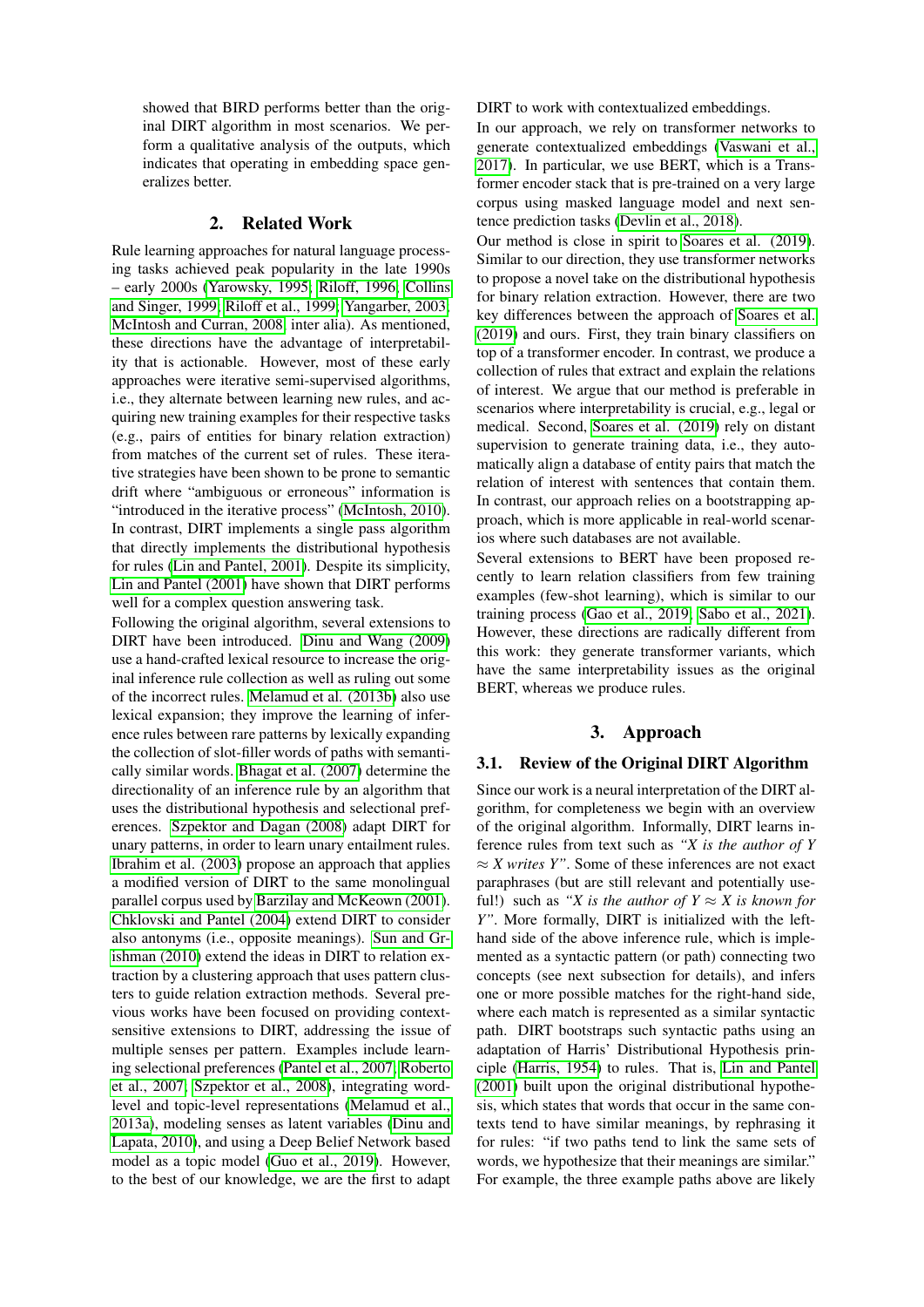

<span id="page-2-0"></span>Figure 1: Example dependency tree, which matches the syntactic path nsubj←write→dobj.

to extract similar pairs of concepts such as <"F. Scott Fitzgerald," "The Great Gatsby">.

#### 3.1.1. Extraction of paths:

DIRT extracts syntactic paths from dependency trees. Figure [1](#page-2-0) shows an example dependency tree generated by the Stanford CoreNLP dependency parser [\(Man](#page-7-29)[ning et al., 2014\)](#page-7-29). DIRT defines a syntactic path as a concatenation of connected dependency relations and words, but the words at the two ends of the path are excluded. For example, for the sentence in Figure [1,](#page-2-0) the path between "Hemingway" and "novel" is nsubj←write→dobj. The variables at the two ends of a path are called *slots*: we use SlotX to indicate the slot on the left-hand side of the path, and SlotY the slot on the right-hand side. Slots can be single- or multiword noun phrases.

#### 3.1.2. Similarity between two paths:

As we are extracting paths, we record and update the frequency of occurrences of each noun phrase as a slotfiller of a path. For each instance of a path  $p$  with  $w_1$  as the SlotX filler and  $w_2$  as the SlotY filler, we increase the frequency count of two triples  $(p, SlotX, w_1)$  and  $(p,$ *SlotY, w*<sub>2</sub>*)*. In this context, *(SlotX, w<sub>1</sub>)* and *(SlotY, w*<sub>2</sub>*)* are called features of the path *p*.

The similarity between two paths is computed based on the intuition that the more slot fillers two paths share, the more similar they are. However, not all words are equally significant. DIRT considers this fact by computing the mutual information between a slot  $w$  and a path p:

<span id="page-2-2"></span>
$$
mi(p, slot, w) = log(\frac{|p, slot, w| \times |*, slot, *|}{|p, slot, *| \times |*, slot, w|})
$$
 (1)

where  $|p, slot, w|$  denotes the frequency count of the triple *(p,slot,w)*,  $|p, slot, *|$  denotes  $\sum_{w} |p, slot, w|$ , and  $|*,*,*|$  denotes  $\sum_{p,slot,w} |p, slot, w|$ . The similarity between a pair of slots is defined as:

<span id="page-2-1"></span>
$$
sim(slot_1, slot_2) = \frac{\sum_{w \in T(p_1, s) \cap T(p_2, s)} mi(p_1, s, w) + mi(p_2, s, w)}{\sum_{w \in T(p_1, s)} mi(p_1, s, w) + \sum_{w \in T(p_2, s)} mi(p_2, s, w)} \tag{2}
$$

In the above equation,  $slot_1$  and  $slot_2$  are the same type of slots (SlotX or SlotY) of two different paths,  $p1$  and  $p2$ , and  $T(p_i, s)$  is the set of the slot-fillers for the s slot of path  $p_i$ .

Finally, the similarity between two paths  $p_1$  and  $p_2$  is defined as the geometric mean of the similarities of their left and right slots:

 $S(p_1, p_2) = \sqrt{sim(SlotX_1, SlotX_2) \times sim(SlotY_1, SlotY_2)}$  (3)

#### 3.1.3. Searching for the most similar paths:

Given a path, the goal of the DIRT algorithm is discovering the most similar paths to it according to the (revised) distributional hypothesis. However, computing the similarity of the input path with *all* of the extracted paths in a corpus is infeasible. Therefore, the algorithm makes the search space smaller, by first selecting a set of candidate paths with an inexpensive heuristic. A candidate path is defined as a path that has at least one common slot filler with the input path. Next, for each candidate path, the number of shared slot fillers with the input path is counted and the paths with the number of the shared fillers less than a fixed percentage of the total number of unique slot fillers for the input and candidate paths are filtered out. DIRT used 1% for this threshold.

The key building block in DIRT is Equation [2,](#page-2-1) which measures the similarity of two slots in different paths. The numerator of this equation requires that the two paths share slot fillers that are *lexically identical*. This is an important limitation: two paths that populate slots with fillers that are semantically similar but lexically distinct, e.g., one path extracts "F. Scott Fitzgerald" while another extracts "Francis Scott Key Fitzgerald," will be considered to have a similarity of 0. Our approach mitigates this problem by computing the similarity of slots in the semantic space produced by transformer networks' contextualized embeddings.

### 3.2. DIRT with Contextualized Embeddings

In this subsection, we detail our method called BIRD (BERT-Informed Rule Discovery). In particular, we extend DIRT by introducing two path similarity measures which are computed using the contextualized embeddings provided by BERT. Similar to DIRT, we start the rule discovery with the phase in which we extract paths. This phase is identical to DIRT. However, we compute the similarity between a pair of paths differently. We introduce two algorithms for computing the similarity between a pair of paths: Unweighted BIRD and Weighted BIRD.

#### 3.2.1. Unweighted BIRD:

We first compute an embedding vector for each of the slots of a given path *p*. In order to achieve this goal, we feed each sentence in which the path *p* was observed in the corpus during the path extraction phase into a BERT model as shown in Figure [2.](#page-3-0) The BERT model does not have a head (e.g., a fully connected layer) on top, which means it outputs the final hidden states for each input token. We use the hidden states corresponding to the SlotX and SlotY filler tokens to generate slot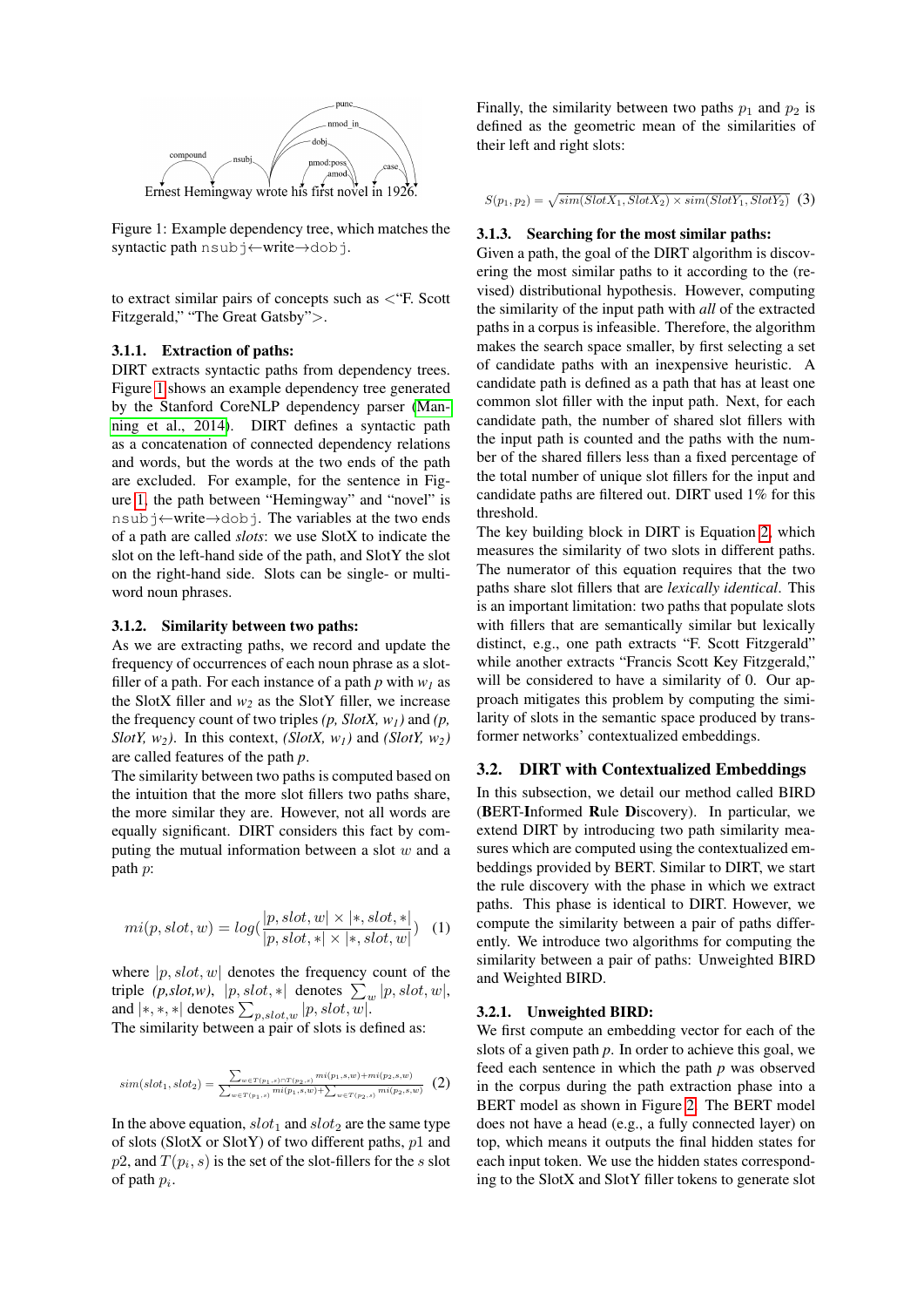

<span id="page-3-0"></span>Figure 2: Each sentence of a path is fed to a BERT model in order to obtain contextual embeddings of slot-fillers  $(e_{SlotX}$  and  $e_{SlotY}$ ). Slot-fillers can be single-word or multi-word noun phrases. In the example sentence, SlotX contains two words (Ernest Hemingway) and SlotY contains a single word (novel).

embeddings. If the filler of a slot is a multi-token expression rather than a single token, we compute and keep the average of the embeddings of the multi-token phrase. Once we have computed all of the individual slot-filler embeddings, we compute the embedding of a slot of a path as the average of all individual slot-filler embeddings:

<span id="page-3-4"></span>
$$
E_s = \frac{1}{n} \sum_i e_{s_i} \tag{4}
$$

where  $e_{s_i}$  denotes the individual embedding for the filler of slot  $s$  in the *i*th sentence of a certain path,  $n$  is the number of sentences where the path matches, and  $E<sub>s</sub>$  denotes the embedding of the slot s of the path.

Then, the similarity between a pair of slots is defined as:

$$
sim(slot_1, slot_2) = cosine\,similarity(E_{s_1}, E_{s_2})
$$
 (5)

where  $slot_1$  and  $slot_2$  refer to the same slot type (SlotX or SlotY) of  $p_1$  and  $p_2$  paths. Further,  $E_{s_1}$  and  $E_{s_2}$  refer to the embeddings of this slot for  $p_1$  and  $p_2$ .

Finally, the similarity between a pair of paths  $p_1$  and  $p_2$ is defined as the arithmetic mean<sup>[3](#page-3-1)</sup> of the similarities of their SlotX and SlotY slots:

$$
sim(p_1, p_2) = \frac{sim(SlotX_1, SlotX_2) + sim(SlotY_1, SlotY_2)}{2} \tag{6}
$$

#### 3.2.2. Weighted BIRD:

Weighted BIRD differs from Unweighted BIRD in how the embedding of a slot of a path is computed. While having more common slot-fillers generally implies more similarities between a pair of paths, the original DIRT algorithm hypothesized that not all common slot-fillers are equally important and influential. For instance, let us assume that we are computing the similarity between the path *"X writes Y"* and another path. Further, let us assume that "novel" and "it" are two common slot-filler words for the SlotY.[4](#page-3-2) Because the word "it" is much more frequent than the word "novel", its informativeness is likely to be reduced. Following this observation, we employ the mutual information in-troduced in Equation [1](#page-2-2) as the weights  $5$  for the individual embeddings of the slot-fillers of a path when we compute the embedding of a slot of a path. Hence, we revisit Equation [4](#page-3-4) and redefine a slot embedding as the weighted average of the individual embeddings where the weights are the mutual information between the path slot and its slot-fillers:

$$
E_s = \sum_i mi(p, s, w_i) \times e_{s_i} \tag{7}
$$

# 4. Experimental Results

# 4.1. Experimental Settings

For reproducibility purposes, we reimplemented the original DIRT evaluation as closely as possible. [Lin](#page-7-0) [and Pantel \(2001\)](#page-7-0) built their evaluation using the first six questions from the TREC-8 Question Answering Track for evaluation. We list these questions in Table [1.](#page-4-0) TREC (Text REtrieval Conference) is an ongoing annual workshops with the purpose of supporting and promoting research within the information retrieval community. Its Question Answering Track aimed at answering natural language questions, such as those in Table [1](#page-4-0) [\(Voorhees and others, 1999\)](#page-8-6).

The goal of this evaluation is to learn syntactic paths that may answer each of these questions. To this end, each question is transformed into a DIRT/BIRD seed path manually. These paths are shown in column four in the table; the third column lists their English representations. We had to slightly modify Q2 and Q5 in order to extract useful paths from them as it is not possible to express them using a single, contiguous path in the dependency tree. The original TREC Q2 was "What was the monetary value of the Nobel Peace Prize in 1989?". The pattern "X is monetary value of  $Y$ " cannot be represented via a contiguous syntactic path due to the modifier "monetary," which is not part of the path that connects  $X$  and  $Y$ . To address this, we replaced "monetary value" with "price" in Q2, so it can be represented with the path "X is price of Y". Similarly, we modified Q5 by replacing "managing director" with "director."

For this evaluation, we manually verified the top 40 most similar paths for each of the paths in the fourth column of Table [1,](#page-4-0) via DIRT, Unweighted BIRD, and

<span id="page-3-1"></span><sup>&</sup>lt;sup>3</sup>We chose the arithmetic mean here because the cosine similarity values may be negative, which would break the geometric mean used in the original DIRT algorithm.

<span id="page-3-2"></span><sup>4</sup> For example, the following two sentences would yield these values for SlotY: "Hemingway wrote his first novel in 1926," and "Hemingway wrote it in 1926".

<span id="page-3-3"></span><sup>&</sup>lt;sup>5</sup>Mutual information scores can be negative, but this is fine as we can do algebraic operations on embeddings.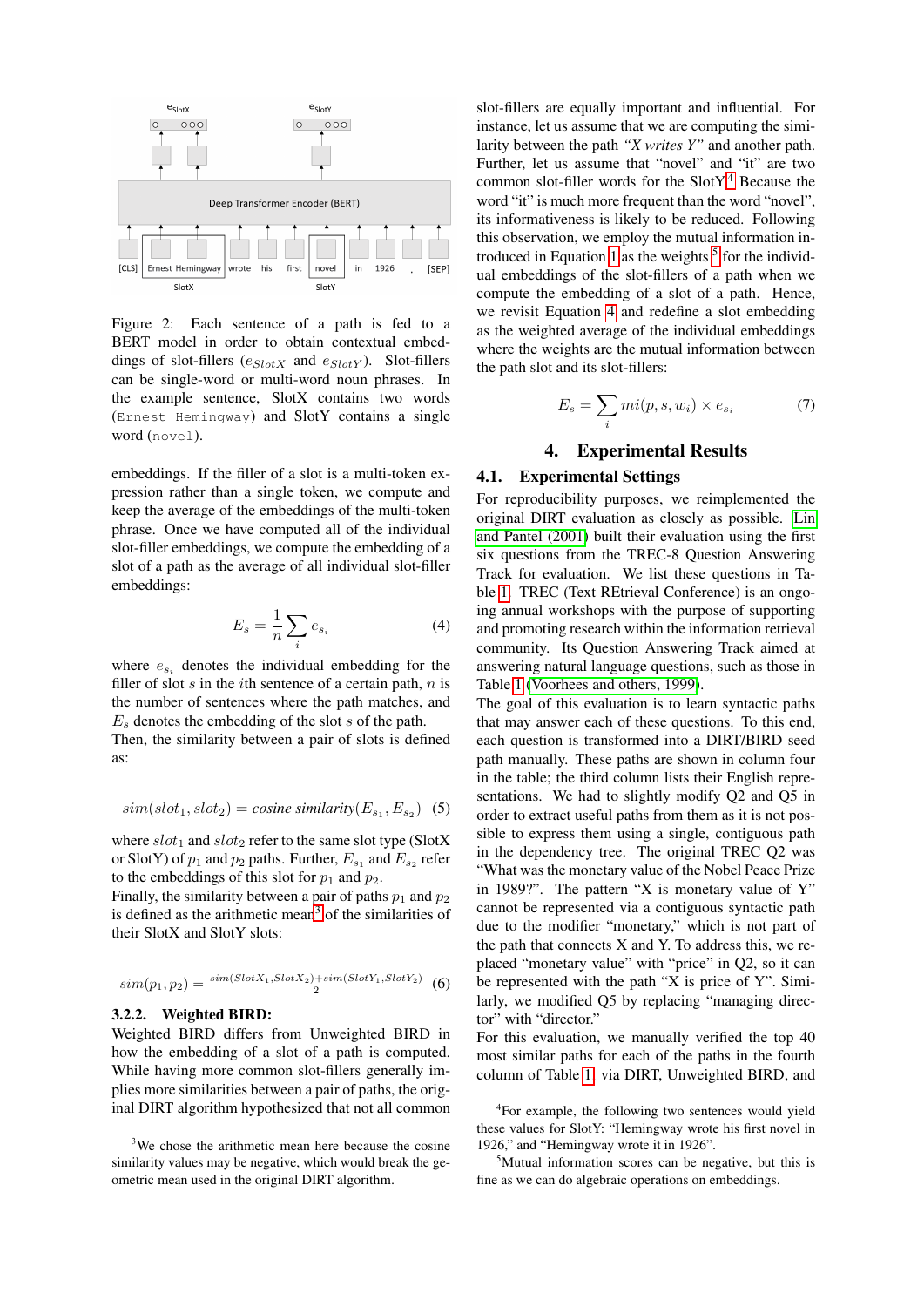| Q#             | <b>Ouestion</b>                                                                                                                                                                       | <b>English</b><br><b>Representation of</b><br>Path | Path                                                         |
|----------------|---------------------------------------------------------------------------------------------------------------------------------------------------------------------------------------|----------------------------------------------------|--------------------------------------------------------------|
| Q <sub>1</sub> | Who is the author of the book, "The Iron Lady: A Biography<br>of Margaret Thatcher"?                                                                                                  | X is author of Y                                   | nsubj←author→nmod_of                                         |
| Q <sub>2</sub> | What was the price of the Nobel Peace Prize in 1989?                                                                                                                                  | X is price of Y                                    | $nsub \rightarrow \leftarrow price \rightarrow nmod \circ f$ |
| Q <sub>3</sub> | What does the Peugeot company manufacture?                                                                                                                                            | X manufactures Y                                   | nsubj←manufacture→dobj                                       |
| Q4             | How much did Mercury spend on advertising in 1993?                                                                                                                                    | X spends Y                                         | nsubj←spend→dobj                                             |
|                |                                                                                                                                                                                       | spends $X$ on $Y$                                  | dobj←spend→nmod_on                                           |
| Q4e            | How much did Mercury spend on advertising in 1993?<br>How much time did the average person spend on social media<br>in 2018?<br>How much energy did the company spend on the project? | spends X on Y                                      | dobj←spend→nmod_on                                           |
| Q <sub>5</sub> | What is the name of the director of Apricot Computer?                                                                                                                                 | X is director of Y                                 | nsubj←director→nmod_of                                       |
|                |                                                                                                                                                                                       | X asks Y                                           | nsubj←ask→dobj                                               |
| O6             | Why did David Koresh ask the FBI for a word processor?                                                                                                                                | asks X for Y                                       | dobj←ask→nmod_for                                            |
|                |                                                                                                                                                                                       | X asks for Y                                       | $nsub \uparrow \leftarrow ask \rightarrow nmod\_for$         |

<span id="page-4-0"></span>Table 1: The first six TREC-8 questions used for evaluation. Each question is accompanied by its corresponding syntactic path that becomes the seed path for that question.

Weighted BIRD algorithms. [Lin and Pantel \(2001\)](#page-7-0) accept a found path as "correct" if it is possible to create a sentence with the path to answer the question which is being evaluated. For example, let us assume that one of the found paths for Q1 is "X writes Y". If a sentence containing this path could be used to answer Q1 then we will accept the path. In this case, it is possible to create such a sentence (e.g., "Hugo Young wrote the book") and therefore we judge the path as correct.

Not all found paths deemed as correct are strict paraphrases of the queried path. For example, "X is known for Y" can be used to answer Q1 (e.g., "Hugo Young is known for the book "The Iron Lady: A Biography of Margaret Thatcher"), but the path is not a strict paraphrase of "X is author of Y". [Lin and Pantel \(2001\)](#page-7-0) show some leniency when evaluating the found paths. For example, they judge paths such as "X edits Y" or "X translates Y" as correct for Q1. For these reasons, we also add a new extra criterion for evaluation of paths by manually judging whether the found paths are strict paraphrases of the queried path. Obviously, the set of strict paraphrases is a subset of the set of correct paths.

All these annotations were performed by two annotators (the authors). The Kappa inter-annotator agreement was 56%, which is considered moderate [\(Landis](#page-7-30) [and Koch, 1977\)](#page-7-30). This is encouraging considering the complexity of the task, and the fact that rules were evaluated out of context, i.e., without access to sentences where they match.

We performed our evaluation with a corpus of 100,000 randomly chosen English Wikipedia articles. We created our corpus from Tensorflow Wikipedia Dataset [\(TFDS Team, 2021\)](#page-8-7) which contains all of the Wikipedia articles.

For the implementation of BIRD, we used the BERT model of Hugging Face Transformers library [\(Wolf et](#page-8-8) [al., 2020\)](#page-8-8). We used the cased  $BERT_{BASE}$  model as it matched both our cased data as well as the compute resources available to us. The Hugging Face BERT model accepts sentences with a maximum length of 512 tokens. For this reason, as well as for reducing computational costs, we discarded sentences with more than 512 tokens in the corpus. We also observed that very long sentences tend to be noisy, so discarding those sentences can potentially improve the results as well. We discarded these sentences for both of BIRD and DIRT implementations.

# 4.2. Results

The results of the evaluation are presented in Table [2.](#page-5-0) Each row in the table corresponds to a seed path for one of the TREC questions; the Path column matches the Path column in Table [1.](#page-4-0) Note that a couple of questions have more than one seed path and, thus, are listed multiple times in the table (once per seed path). For example, we used three seed paths for Q6, similar to [Lin](#page-7-0) [and Pantel \(2001\)](#page-7-0). Also, because the verb "spend" in Q4 has multiple senses, e.g., "spending time" is different from "spending money," we evaluated Q4.2 twice: the first time keeping the original word sense for the verb (spending money), and the second time (Q4.2e) allowing any sense of the verb as correct.

For each path, we found the top 40 most similar paths using the three approaches discussed: Unweighted BIRD, Weighted BIRD, and our implementation of DIRT. For each approach, we used two criteria for evaluation: we counted the number of "correct" found paths as well as the number of "strict paraphrases"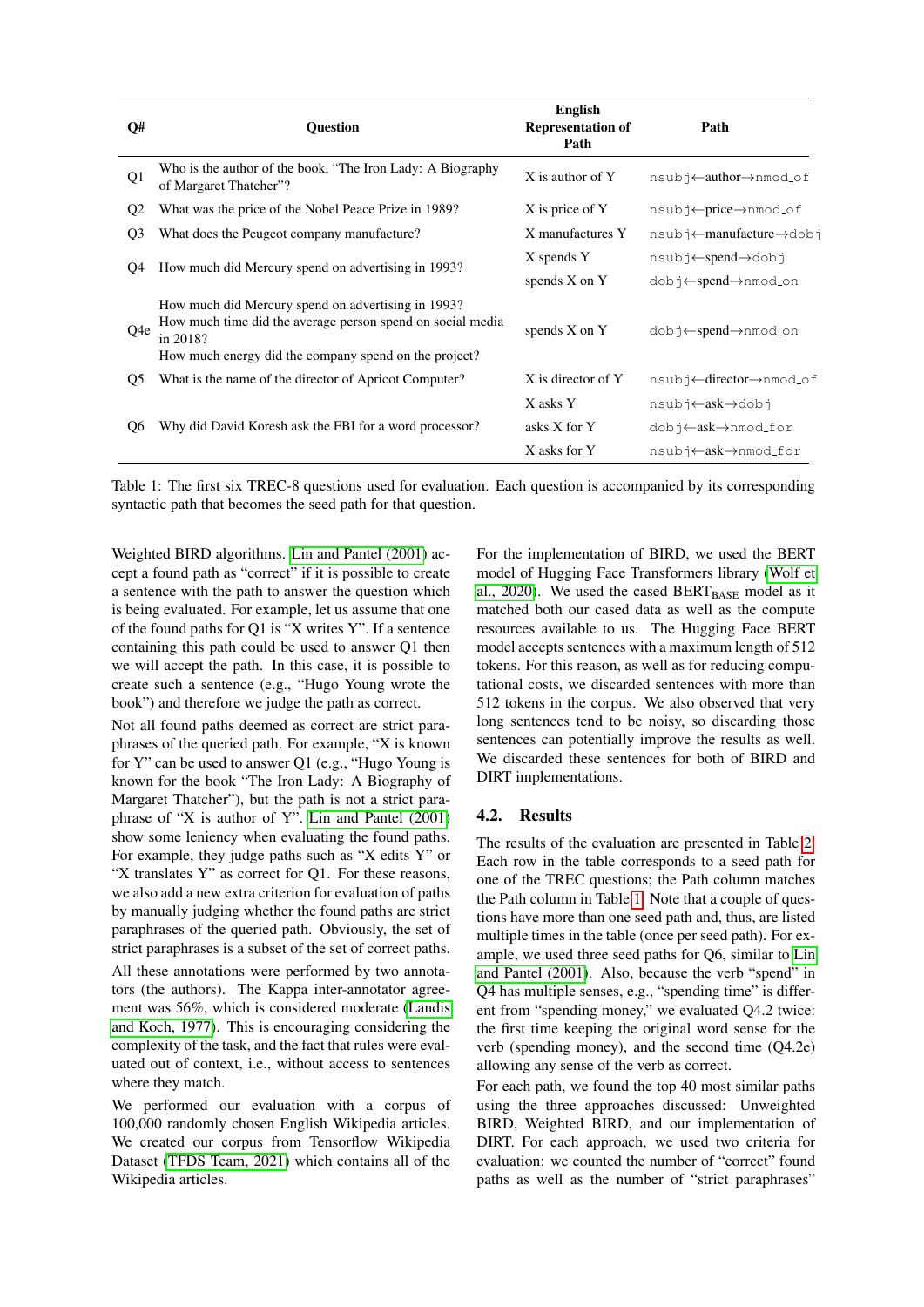| Q#               | Path               | <b>Unweighted BIRD</b><br>(out of $40$ ) |                             | <b>Weighted BIRD</b><br>(out of $40$ ) |                             | <b>DIRT</b><br>(out of $40$ ) |                             |
|------------------|--------------------|------------------------------------------|-----------------------------|----------------------------------------|-----------------------------|-------------------------------|-----------------------------|
|                  |                    | Correct                                  | <b>Strict</b><br>Paraphrase | Correct                                | <b>Strict</b><br>Paraphrase | Correct                       | <b>Strict</b><br>Paraphrase |
| Q1               | X is author of Y   | 23                                       | 10                          | 24                                     | 11                          | 20                            | 5                           |
| Q2               | X is price of Y    | 18                                       | 9                           | 21                                     | 10                          | 9                             | 3                           |
| Q <sub>3</sub>   | X manufactures Y   | 32                                       | 10                          | 33                                     | 12                          | 30                            | 8                           |
| Q4.1             | X spends Y         | 7                                        | $\Omega$                    | 9                                      | $\Omega$                    | 9                             | $\mathbf{2}$                |
| Q4.2             | spends X on Y      | 13                                       | 6                           | 12                                     | 6                           | 19                            | 8                           |
| Q4.2e            | spends $X$ on $Y$  | 25                                       | 14                          | 24                                     | 11                          | 25                            | 11                          |
| Q <sub>5</sub>   | X is director of Y | 17                                       | 11                          | 17                                     | 12                          | 16                            | 11                          |
| Q <sub>6.1</sub> | X asks Y           | 15                                       | $\mathbf{2}$                | 16                                     | $\mathbf{2}$                | 8                             | 1                           |
| Q <sub>6.2</sub> | asks X for Y       | 14                                       | 7                           | 13                                     | 6                           | $\overline{4}$                | 2                           |
| Q6.3             | X asks for Y       | 21                                       | 2                           | 25                                     | 3                           | 15                            | 5                           |

<span id="page-5-0"></span>Table 2: Evaluation results for the two BIRD variants compared against the original DIRT algorithm (our implementation).

| Q#             | <b>Learned Path</b>                                                    | English<br>Representation | <b>Example Sentence of the Learned Path from Corpus</b>                 |  |  |
|----------------|------------------------------------------------------------------------|---------------------------|-------------------------------------------------------------------------|--|--|
| Q1             | nsubj←write→dobj                                                       | X writes Y                | Johnston wrote a diary chronicling his activities in the war.           |  |  |
|                | nsubj←writer→nmod_of                                                   | X is writer of Y          | Thomas Adolphus Trollope was an English writer of over 60 books.        |  |  |
|                | Y is X's book<br>nmod:poss←book←nsubj                                  |                           | Pignat's latest book is a picture book of acrostic poetry about trees.  |  |  |
|                | nsubj←author→dobj                                                      | X authors Y               | In later years, Almond authored eight novels in the Alford Saga.        |  |  |
| Q <sub>2</sub> | sells Y at X<br>nmod_at←sell→dobj                                      |                           | Molycorp, Inc. sold 28,125,000 shares at \$14 in its IPO.               |  |  |
|                | X paid for Y<br>$ac1 \rightarrow pay \rightarrow nmod\_for$            |                           | It was the highest price paid for a motorcycle at auction at that time. |  |  |
|                | $n$ subjpass $\leftarrow$ give $\rightarrow$ nmod_for X is given for Y |                           | A budget is given for the total cost of the solution.                   |  |  |
|                | compound $\leftarrow$ value $\rightarrow$ nmod of Y value of X         |                           | In around 1820 the part of the Marshal-land had a rent value of £58.    |  |  |

<span id="page-5-1"></span>Table 3: Example paths learned by BIRD for the first two TREC-8 questions.

found.

#### 4.3. Discussion

Table [2](#page-5-0) shows that, overall, BIRD outperforms the original DIRT. Table [3](#page-5-1) provides examples of the paths learned by BIRD. In several cases, when BIRD performs better than DIRT, it performs nearly twice better  $(Q6.3)$ , twice better  $(Q2 \text{ and } Q6.1)$ , or more than three times better (Q6.2). In general, BIRD outperforms DIRT in all of the questions except in Q4, which we discuss later in this subsection. Further, Weighted BIRD performs slightly better than Unweighted BIRD in most of the questions. We believe this is due to the fact that the mutual information provides additional insight into the importance of the contextualized embeddings associated with the corresponding slot fillers. We also observed that Unweighted and Weighted BIRD have a considerable overlap between their found paths as depicted in Table [4.](#page-6-1) However, both BIRD variants have a low overlap with DIRT. This implies that one could further improve results with an ensemble of BIRD and DIRT methods.

We believe BIRD performs better than DIRT for three reasons. First, because it operates in a semantic space that does not require exact lexical match between slot fillers, BIRD suffers less from lexical sparsity than the original DIRT algorithm. This allows it to learn relevant patterns and examples that are more different lexically. Second, BIRD is powered by a transformer network architecture, which takes advantage of the attention mechanism. The attention mechanism looks at the entire input sequence, and creates an embedding representation for the slot-filler tokens holistically which captures the meanings of the slot fillers more precisely by looking at their context. On the other hand, DIRT pays attention solely to the slot-filler tokens, missing important contextual information. Third, BERT's powerful pretraining allows it to provide high-quality and accurate embeddings for slot-fillers, which further contributes to BIRD's superior performance.

On the other hand, DIRT outperformed BIRD in Q4. Q4 is focused on the verb "spend" which has three main meanings: spending time, spending money, and spending energy/effort. However, the TREC question asks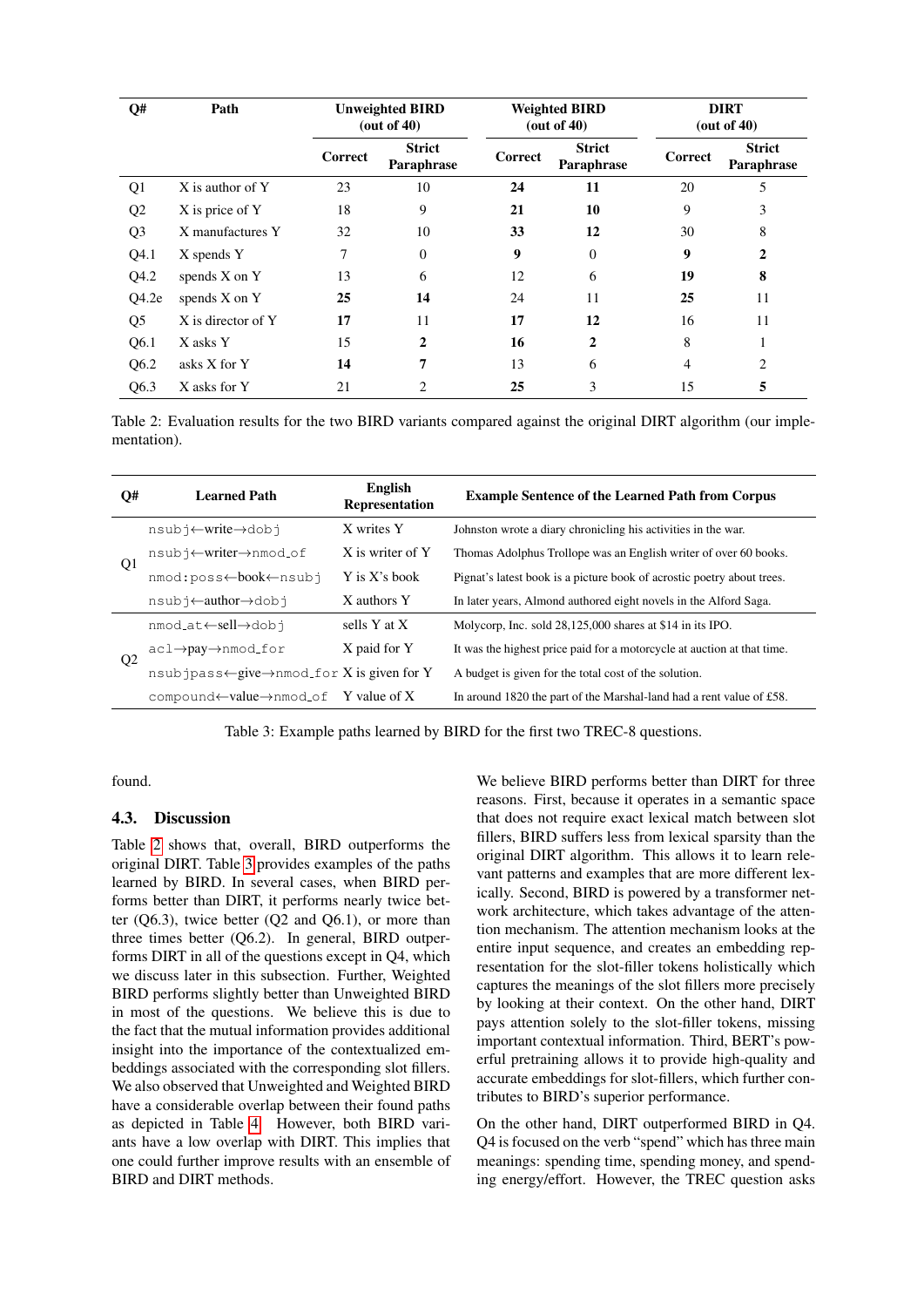| Q#               | U. BIRD $\cap$ W. BIRD |                             | <b>U. BIRD</b> $\cap$ <b>DIRT</b> |                             | W. BIRD $\cap$ DIRT |                             |
|------------------|------------------------|-----------------------------|-----------------------------------|-----------------------------|---------------------|-----------------------------|
|                  | Correct                | <b>Strict</b><br>Paraphrase | Correct                           | <b>Strict</b><br>Paraphrase | Correct             | <b>Strict</b><br>Paraphrase |
| Q1               | 21                     | 10                          | 8                                 |                             | 8                   |                             |
| Q <sub>2</sub>   | 14                     |                             |                                   |                             |                     |                             |
| Q <sub>3</sub>   | 27                     | 9                           | 10                                |                             | 10                  |                             |
| Q4.1             | 6                      |                             | 3                                 |                             |                     |                             |
| Q4.2             | 10                     | 6                           |                                   |                             |                     |                             |
| Q4.2e            | 19                     | 11                          | 6                                 |                             |                     |                             |
| Q <sub>5</sub>   | 15                     | 11                          |                                   |                             |                     | 3                           |
| Q <sub>6.1</sub> | 14                     | 2                           |                                   |                             |                     |                             |
| Q <sub>6.2</sub> | 12                     | 6                           |                                   |                             |                     |                             |
| Q6.3             | 19                     |                             |                                   |                             |                     |                             |

<span id="page-6-1"></span>Table 4: The pairwise intersections of the paths found by Unweighted BIRD, Weighted BIRD, and DIRT in the evaluation.

about spending money on advertising and the evaluation measure accepts a found path as correct only if it is possible to use the path to answer this particular TREC question. This effectively rejects most of the learned paths that are about "spending time". We inspected all of the instances of the path *"X spends Y"* in our corpus. We noticed that 88% of the instances have the meaning of spending time and only 10% have the meaning of spending money. However, it is not always possible to detect the meaning of the verb by looking only at the slot-fillers. For example, in the sentence *he spent the majority of his career in England*, the SlotY filler is "majority" or in the sentence *He spent a great deal of time in Hong Kong*, the SlotY filler is "deal". This class of words (majority, deal, rest, portion, bulk, etc.) look neutral to DIRT because DIRT considers only slot-fillers. In contrast, BERT understands that those words are related to the concept of time in those sentences because of its attention mechanism. Therefore, we believe BIRD focused more on the "spending time" meaning of the verb spend, and this caused it to perform worse compared to DIRT on this question. In other words, while contextualized embeddings do generalize better than the lexical approach in DIRT, they also carry an enhanced risk of potential semantic drift.

Following this observation, we decided to extend Q4 to include all the meanings of the verb "spend" and evaluate BIRD as well DIRT on it. In order to do that, we added a question to the original Q4 evaluation, where we considered the meanings of "spending time" as well as "spending energy/effort" as correct. We call this question Q4e (which stands for Q4 extended). When performing the evaluation, we judge a found path as correct if it can be used to answer any of the three questions of Q4e. We performed this evaluation for Q4.2 where DIRT particularly had performed better than BIRD and called it Q4.2e. We observed that this time BIRD performed as well as DIRT in terms of correct found paths and slightly better than DIRT in terms of finding strict paraphrases.

# 5. Conclusions

In this work we proposed a novel implementation of [Harris \(1954\)](#page-7-1)'s distributional hypothesis for rules. In particular, we proposed to measure the similarity between pairs of slots (i.e., the set of concepts matched by a pattern) using contextualized embeddings instead of lexical overlap. This new slot similarity measure provides a quantitative interpretation of the distributional hypothesis for rules, which states that "if two paths tend to link the same set of words, . . . their meanings are similar." This, in turn, allowed us to discover new patterns that are similar to a single seed pattern in an empirical evaluation. This evaluation showed that our strategy performs considerably better than the original DIRT algorithm that inspired us.

At a higher level, this work fits in the exciting space that combines deep learning and symbolic methods. Our work carries some of the advantages of both directions: we take advantage of the better generalization power of transformer networks, but output rule-based models, which carry the interpretability of symbolic methods. For reproducibility, we share the source code and data generated in this work at this URL: [https://github.com/clulab/releases/tree/]( https://github.com/clulab/releases/tree/master/lrec2022-bird)

#### Acknowledgements

[master/lrec2022-bird]( https://github.com/clulab/releases/tree/master/lrec2022-bird).

This work was partially supported by NSF grant #2006583, and by DARPA under the World Modelers program, grant number W911NF1810014. Mihai Surdeanu declares a financial interest in lum.ai. This interest has been properly disclosed to the University of Arizona Institutional Review Committee and is managed in accordance with its conflict of interest policies.

### 6. References

<span id="page-6-0"></span>Barzilay, R. and McKeown, K. R. (2001). Extracting paraphrases from a parallel corpus. In *Proceedings of the 39th annual meeting of the Association for Computational Linguistics*, pages 50–57.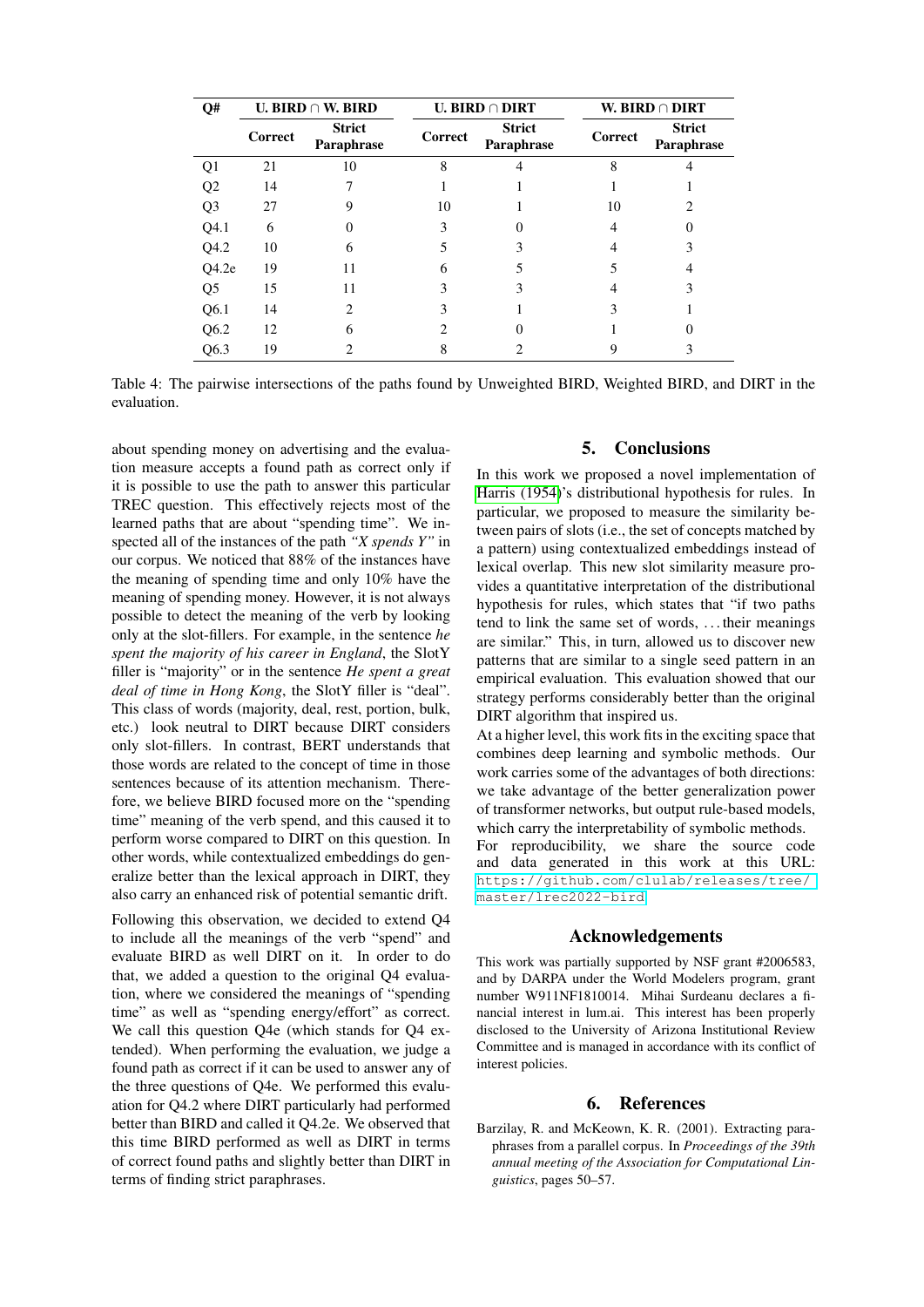- <span id="page-7-17"></span>Bhagat, R., Pantel, P., and Hovy, E. (2007). Ledir: An unsupervised algorithm for learning directionality of inference rules. In *Proceedings of the 2007 Joint Conference on Empirical Methods in Natural Language Processing and Computational Natural Language Learning (EMNLP-CoNLL)*, pages 161–170.
- <span id="page-7-10"></span>Chiticariu, L., Li, Y., and Reiss, F. (2013). Rule-based information extraction is dead! long live rule-based information extraction systems! In *Proceedings of the 2013 conference on empirical methods in natural language processing*, pages 827–832.
- <span id="page-7-19"></span>Chklovski, T. and Pantel, P. (2004). Verbocean: Mining the web for fine-grained semantic verb relations. In *Proceedings of the 2004 Conference on Empirical Methods in Natural Language Processing*, pages 33–40.
- <span id="page-7-12"></span>Collins, M. and Singer, Y. (1999). Unsupervised models for named entity classification. In *1999 Joint SIGDAT Conference on Empirical Methods in Natural Language Processing and Very Large Corpora*.
- <span id="page-7-2"></span>Devlin, J., Chang, M.-W., Lee, K., and Toutanova, K. (2018). Bert: Pre-training of deep bidirectional transformers for language understanding. *arXiv preprint arXiv:1810.04805*.
- <span id="page-7-24"></span>Dinu, G. and Lapata, M. (2010). Topic models for meaning similarity in context. In *Proceedings of the 23rd International Conference on Computational Linguistics: Posters*, pages 250–258.
- <span id="page-7-16"></span>Dinu, G. and Wang, R. (2009). Inference rules and their application to recognizing textual entailment. In *Proceedings of the 12th Conference of the European Chapter of the ACL (EACL 2009)*, pages 211–219.
- <span id="page-7-27"></span>Gao, T., Han, X., Zhu, H., Liu, Z., Li, P., Sun, M., and Zhou, J. (2019). Fewrel 2.0: Towards more challenging few-shot relation classification. In *EMNLP/IJCNLP*.
- <span id="page-7-25"></span>Guo, M., Zhang, Y., Zhao, D., and Liu, T. (2019). Mining predicate-based entailment rules using deep contextual architecture. In *Neurocomputing 323*, pages 52–61.
- <span id="page-7-1"></span>Harris, Z. S. (1954). Distributional structure. *Word*, 10(2- 3):146–162.
- <span id="page-7-18"></span>Ibrahim, A., Katz, B., and Lin, J. (2003). Extracting structural paraphrases from aligned monolingual corpora. In *Proceedings of the Second International Workshop on Paraphrasing*, pages 57–64.
- <span id="page-7-30"></span>Landis, J. R. and Koch, G. G. (1977). An application of hierarchical kappa-type statistics in the assessment of majority agreement among multiple observers. *Biometrics*, pages 363–374.
- <span id="page-7-0"></span>Lin, D. and Pantel, P. (2001). Dirt@ sbt@ discovery of inference rules from text. In *Proceedings of the seventh ACM SIGKDD international conference on Knowledge discovery and data mining*, pages 323–328.
- <span id="page-7-29"></span>Manning, C. D., Surdeanu, M., Bauer, J., Finkel, J., Bethard, S. J., and McClosky, D. (2014). The stanford corenlp natural language processing toolkit. In *Proceedings of 52nd annual meeting of the association for computational linguistics: system demonstrations*, pages 55–60.
- <span id="page-7-6"></span>Manning, C. D. (2015). Computational linguistics and deep learning. *Computational Linguistics*, 41(4):701–707.
- <span id="page-7-14"></span>McIntosh, T. and Curran, J. R. (2008). Weighted mutual exclusion bootstrapping for domain independent lexicon and template acquisition. In *Proceedings of the Australasian Language Technology Association Workshop 2008*, pages 97–105.
- <span id="page-7-15"></span>McIntosh, T. (2010). Unsupervised discovery of negative categories in lexicon bootstrapping. In *Proceedings of the 2010 Conference on Empirical Methods in Natural Language Processing*, pages 356–365.
- <span id="page-7-23"></span>Melamud, O., Berant, J., Dagan, I., Goldberger, J., and Szpektor, I. (2013a). A two level model for context sensitive inference rules. In *Proceedings of the 51st Annual Meeting of the Association for Computational Linguistics (Volume 1: Long Papers)*, pages 1331–1340.
- <span id="page-7-5"></span>Melamud, O., Dagan, I., Goldberger, J., and Szpektor, I. (2013b). Using lexical expansion to learn inference rules from sparse data. In *Proceedings of the 51st Annual Meeting of the Association for Computational Linguistics (Volume 2: Short Papers)*, pages 283–288.
- <span id="page-7-21"></span>Pantel, P., Bhagat, R., Coppola, B., Chklovski, T., and Hovy, E. (2007). Isp: Learning inferential selectional preferences. In *Human Language Technologies 2007: The Conference of the North American Chapter of the Association for Computational Linguistics; Proceedings of the Main Conference*, pages 564–571.
- <span id="page-7-3"></span>Ravichandran, D. and Hovy, E. (2002). Learning surface text patterns for a question answering system. In *Proceedings of the 40th Annual meeting of the association for Computational Linguistics*, pages 41–47.
- <span id="page-7-7"></span>Ribeiro, M. T., Singh, S., and Guestrin, C. (2016). " why should i trust you?" explaining the predictions of any classifier. In *Proceedings of the 22nd ACM SIGKDD international conference on knowledge discovery and data mining*, pages 1135–1144.
- <span id="page-7-8"></span>Ribeiro, M. T., Singh, S., and Guestrin, C. (2018). Anchors: High-precision model-agnostic explanations. In *Proceedings of the AAAI conference on artificial intelligence*, volume 32.
- <span id="page-7-13"></span>Riloff, E., Jones, R., et al. (1999). Learning dictionaries for information extraction by multi-level bootstrapping. In *AAAI/IAAI*, pages 474–479.
- <span id="page-7-11"></span>Riloff, E. (1996). Automatically generating extraction patterns from untagged text. In *Proceedings of the national conference on artificial intelligence*, pages 1044–1049.
- <span id="page-7-22"></span>Roberto, B., De Cao, D., Marocco, P., and Pennacchiotti, M. (2007). Learning selectional preferences for entailment or paraphrasing rules. In *RANLP*.
- <span id="page-7-28"></span>Sabo, O. M. S., Elazar, Y., Goldberg, Y., and Dagan, I. (2021). Revisiting few-shot relation classification: Evaluation data and classification schemes. *Transactions of the Association for Computational Linguistics*, 9:691–706.
- <span id="page-7-9"></span>Sculley, D., Holt, G., Golovin, D., Davydov, E., Phillips, T., Ebner, D., Chaudhary, V., Young, M., Crespo, J.-F., and Dennison, D. (2015). Hidden technical debt in machine learning systems. *Advances in neural information processing systems*, 28:2503–2511.
- <span id="page-7-4"></span>Shinyama, Y. and Sekine, S. (2006). Preemptive information extraction using unrestricted relation discovery. In *Proceedings of the Human Language Technology Conference of the NAACL, Main Conference*, pages 304–311.
- <span id="page-7-26"></span>Soares, L. B., FitzGerald, N., Ling, J., and Kwiatkowski, T. (2019). Matching the blanks: Distributional similarity for relation learning. In *Proceedings of the 57th Annual Meeting of the Association for Computational Linguistics*, pages 2895–2905.
- <span id="page-7-20"></span>Sun, A. and Grishman, R. (2010). Semi-supervised semantic pattern discovery with guidance from unsupervised pattern clusters. In *Proceedings of the 23rd International Confer-*